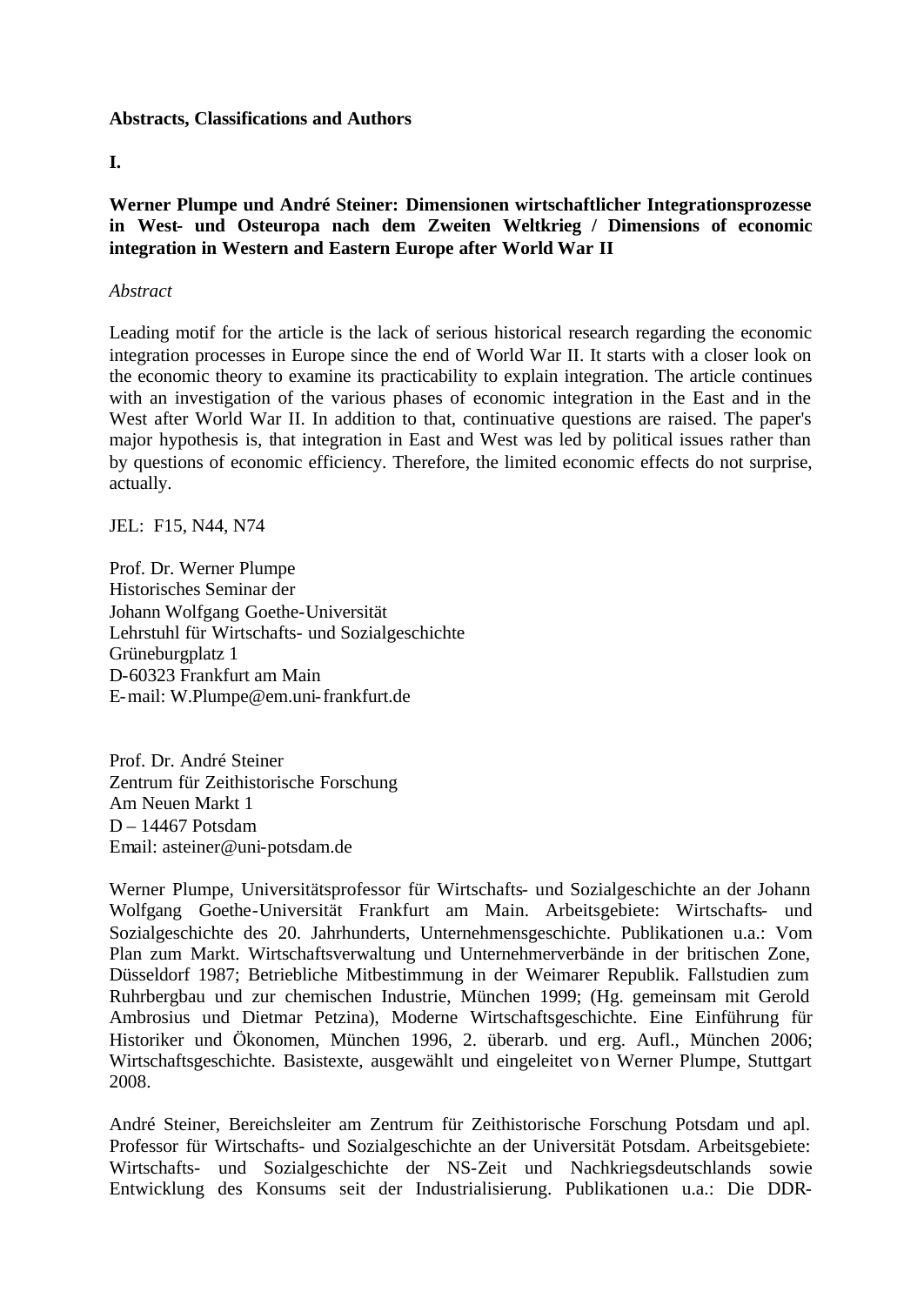Wirtschaftsreform der sechziger Jahre. Konflikt zwischen Effizienz- und Machtkalkül, Berlin 1999; Von Plan zu Plan. Eine Wirtschaftsgeschichte der DDR, München 2004; (Hg.) Preispolitik und Lebensstandard. Nationalsozialismus, DDR und Bundesrepublik im Vergleich, Köln 2006.

## **Francesca Fauri: What Italian business disliked about a European common market.**

## *Abstract*

The possibility of enlarging Italy's export market was the key factor that made industrialists repeatedly express their consent for a unified market, even in their earliest statements on the matter. The great majority of Italian business declared itself in favour of a united market upon a given set of conditions: gradual abolition of tariffs, leveling of production costs among members, free circulation of workers (as well as of goods and capital) and inclusion in the Treaty of Art.109 on the resumption of tariff controls or "measures of safeguard where a sudden crisis in the balance of payments occurs"

The policy of Italian business towards EEC integration in those years was the result of a compromise between protectionist sectors (small-medium firms) on the one hand and, on the other, firms belonging to the so-called "automobile cycle" (Fiat, Pirelli etc.) and the engineering sector, whose growth had been led by export demand and favoured opening up the Italian economy to international competition.

Once the Treaty of Rome was signed, there were issues that Italian industrialists did not like. However, on the whole, participation was never called into question and, despite a few skeptical voices, Italian business valued European integration as a unique opportunity to enlarge the market, increase foreign demand and improve competitiveness. The Italian economic miracle had begun to take shape.

JEL-Codes: NOO

Keywords: Italian business, European integration, EEC negotiations, foreign competition, harmonisation.

Francesca Fauri Via Mura Barriera Ponente 49 Cesena 47023 (FC) Italy francesca.fauri@unibo.it

Francesca Fauri teaches European Economic History at the University of Bologna since 1998. She was awarded a Jean Monnet Chair in April 1999. She has published extensively on Italian and European economic history, with particular attention to the economic integration process. She has also worked on the evolution of management education in Britain and Italy, on the Italian chemical and car industry in the years of the economic miracle and she is currently writing a book on the Marshall Plan in Italy.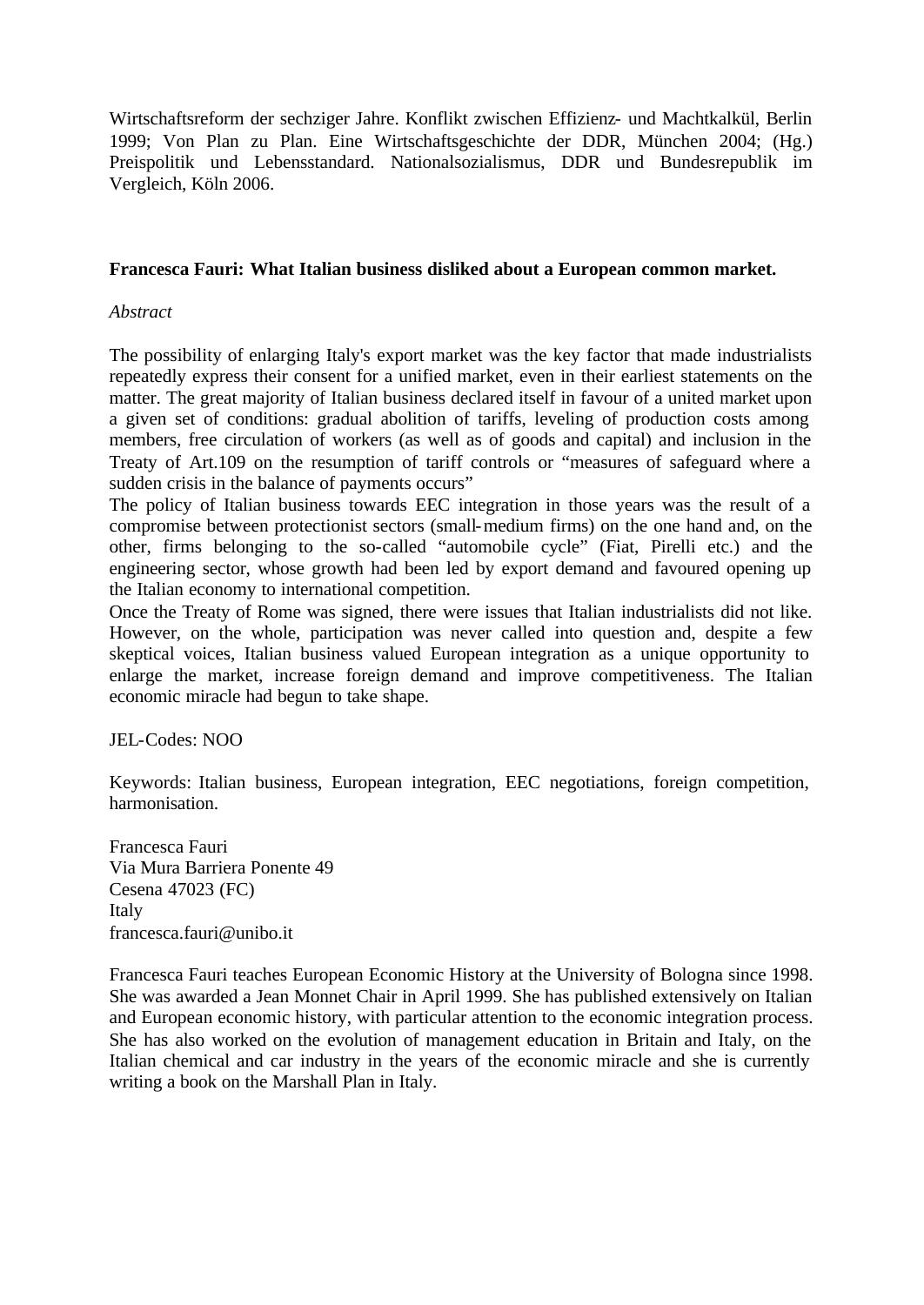**Werner Bührer: Die Spitzenverbände der westdeutschen Industrie und die europäische Integration seit 1945: Motive, Konzepte, Politik / Peak Associations of West German Industry and West European Integration since 1945: Motivations, Ideas, Politics.**

#### *Abstract*

This article examines the ideas and politics of the Federation of German Industry and two other peak associations of West German Industry concerning the integration of (Western) Europe. Their attitudes towards European integration were characterized, at least from the late 1950s, by a great degree of continuity: They supported the integration process not only for economic, but also for political reasons. Principal criticism was directed against "dirigisme" and poor efficiency, and in the dispute between the advocates of "supranational" and "intergovernmental" ideas they leaned towards the latter. All in all, the three most important German business associations practised and practise till today a sort of "pragmatic Europeanism".

## JEL-Codes:B29, F02, L39, L51, N44

Werner Bührer, Dr. phil. habil., apl. Professor am Lehrstuhl für Politische Wissenschaft der TU München. Studium der Politischen Wissenschaft und der Geschichte, Promotion und Habilitation an der Universität Hamburg. Von 1985 bis 1992 wissenschaftlicher Mitarbeiter am Institut für Zeitgeschichte, München, seit 1993 wissenschaftlicher Mitarbeiter an der TU München, seit 2005 apl. Professor für Zeitgeschichte.

Arbeitsschwerpunkte: Europäische Integration, deutsch-französische Beziehungen, Unternehmer und Unternehmerverbände im 19. u. 20. Jahrhundert, Geschichte der Bundesrepublik.

Prof. Dr. Werner Bührer Technische Universität München Fachgebiet Politische Wissenschaft Lothstr. 17 80335 München werner.buehrer@ws.tum.de

**Ralf Ahrens: Spezialisierungsinteresse und Integrationsaversion im Rat für Gegenseitige Wirtschaftshilfe: Der DDR-Werkzeugmaschinenbau in den 1970er-Jahren / Specialization interest and integration aversion in the Council for Mutual Economic Assistance: The East German machine tool industry in the 1970s.**

#### *Abstract*

'Socialist economic integration' in the Council for Mutual Economic Assistance (CMEA) officially aimed at progressing from the member states' bilateral trade to the bi- and multilateral coordination of production, research and development. The East German economy on the one hand had a vital interest in this international division of labour through political planning that stabilized markets for imports and exports and created economies of scale. On the other hand, politically planned specialization with the lower industrialized CMEA countries tended to preserve the existing structure of GDR industry instead of stimulating technological progress. The article illustrates this dilemma with a case study of the machine tool industry. In the 1970s, this highly qualified and traditionally trade-intensive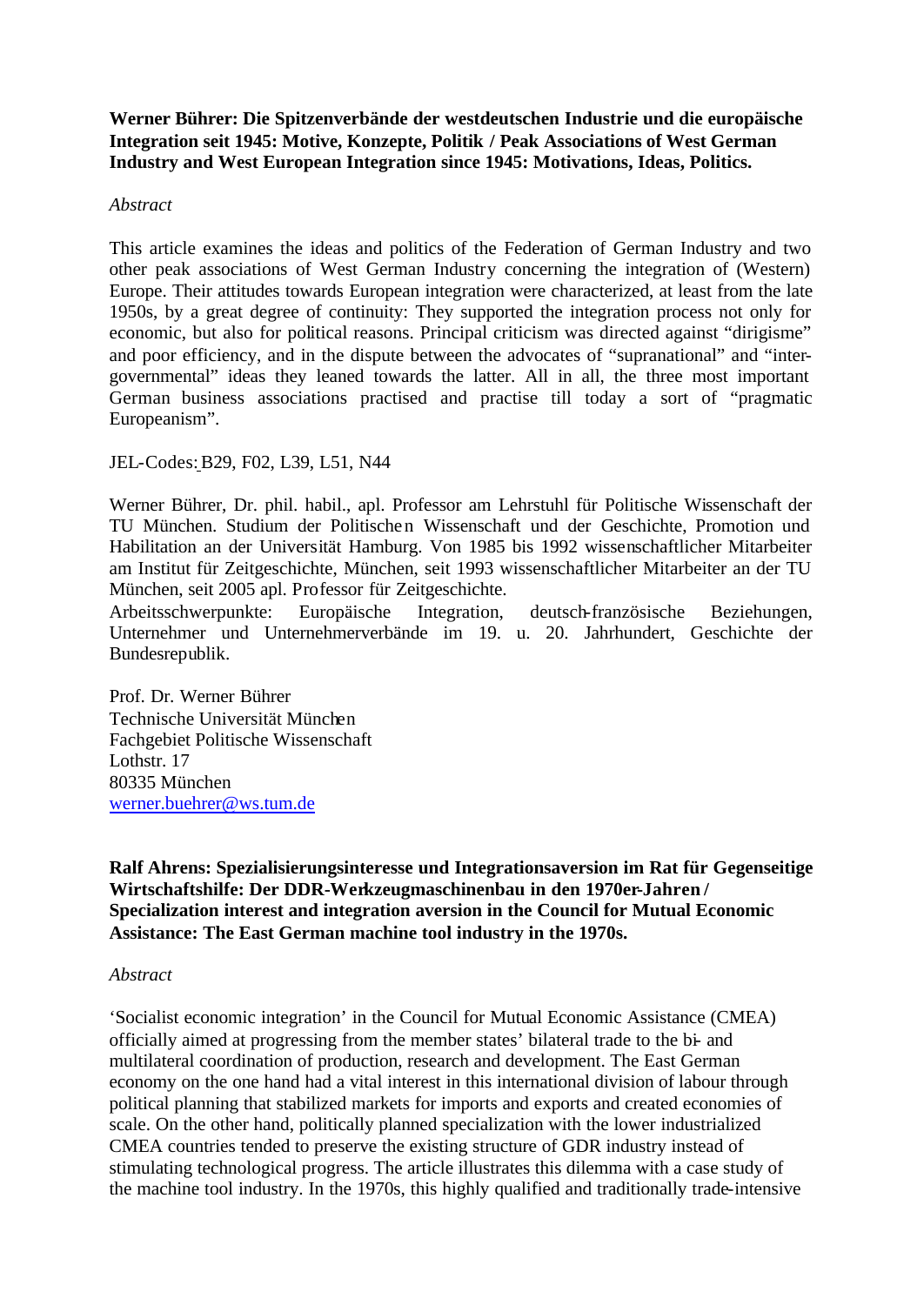branch fell behind the international trend that went from numerical control (NC) to computerized numerical control (CNC) technology. But the problem of declining international competitiveness was already detected in the 1960s and early 1970s regarding traditional NC machine tools. Evidence shows that even these less complex tasks could not be managed sufficiently by CMEA or bilateral integration measures.

JEL-Codes: F 15, N 64, P 33

Keywords: Council for Mutual Economic Assistance, GDR, machine tool industry

Ralf Ahrens, Dr. phil., geb. 1963. Studium der Neueren und Neuesten Geschichte, Politikwissenschaft und Volkswirtschaftslehre in Frankfurt a.M. und Freiburg i.Br. 2000 Promotion an der Technischen Universität Dresden. 2001 bis 2004 Wissenschaftlicher Mitarbeiter am Lehrstuhl für Zeitgeschichte der TU Dresden, 2005 bis 2008 am Lehrstuhl für Neuere und Neueste Geschichte der Friedrich-Schiller-Universität Jena. Buchveröffentlichungen: Gegenseitige Wirtschaftshilfe? Die DDR im RGW – Strukturen und handelspolitische Strategien 1963-1976, Köln/Weimar/Wien 2000; Die Dresdner Bank 1945- 1957. Konsequenzen und Kontinuitäten nach dem Ende des NS-Regimes. Unter Mitarbeit von Ingo Köhler, Harald Wixforth und Dieter Ziegler, München 2007.

Dr. Ralf Ahrens Großbeerenstraße 15 10963 Berlin ahrens.ralf@gmx.de

# **Valentina Fava: COMECON integration and Automobile industry: the Czechoslovak case.**

## *Abstract*

The paper examines the effect of the COMECON negotiation on the development of automobile production in Czechoslovakia between 1949 and 1965. It investigates the reasons that led to the failure of a closer integration of the automobile production in the COMECON bloc; it explores which and whose needs oriented the decision-making process and considers which consequences the failure of a more integrative policy had on the Czechoslovak enterprise Škoda. The paper sheds light on a specific project, elaborated in 1949 by the Czechoslovak specialists and intended to ensure the national producer a leading role in the Comecon international division of labour. The specialists' effort to protect the national automobile industry was motivated by the strategic importance of the hard currency revenues of the export-led automobile production. The paper argues that the rejection of the Czechoslovak project and the Comecon failure to elaborate a coherent and technically affordable plan to establish a multilateral product specialization whithin the People's democracies blocked for almost a decade the modernization of the automobile production in Czechoslovakia, determining the decline of competiveness of Škoda products on the Capitalist markets and trapping the country's automobile industry in the "Fordism in one country" described by Abelshauser for the GDR.

JEL-Codes: L 25; L 62; N 74; N 84; 032; 033; 024

Keywords: Czechoslovakia, automobile, COMECON, Fordism, Škoda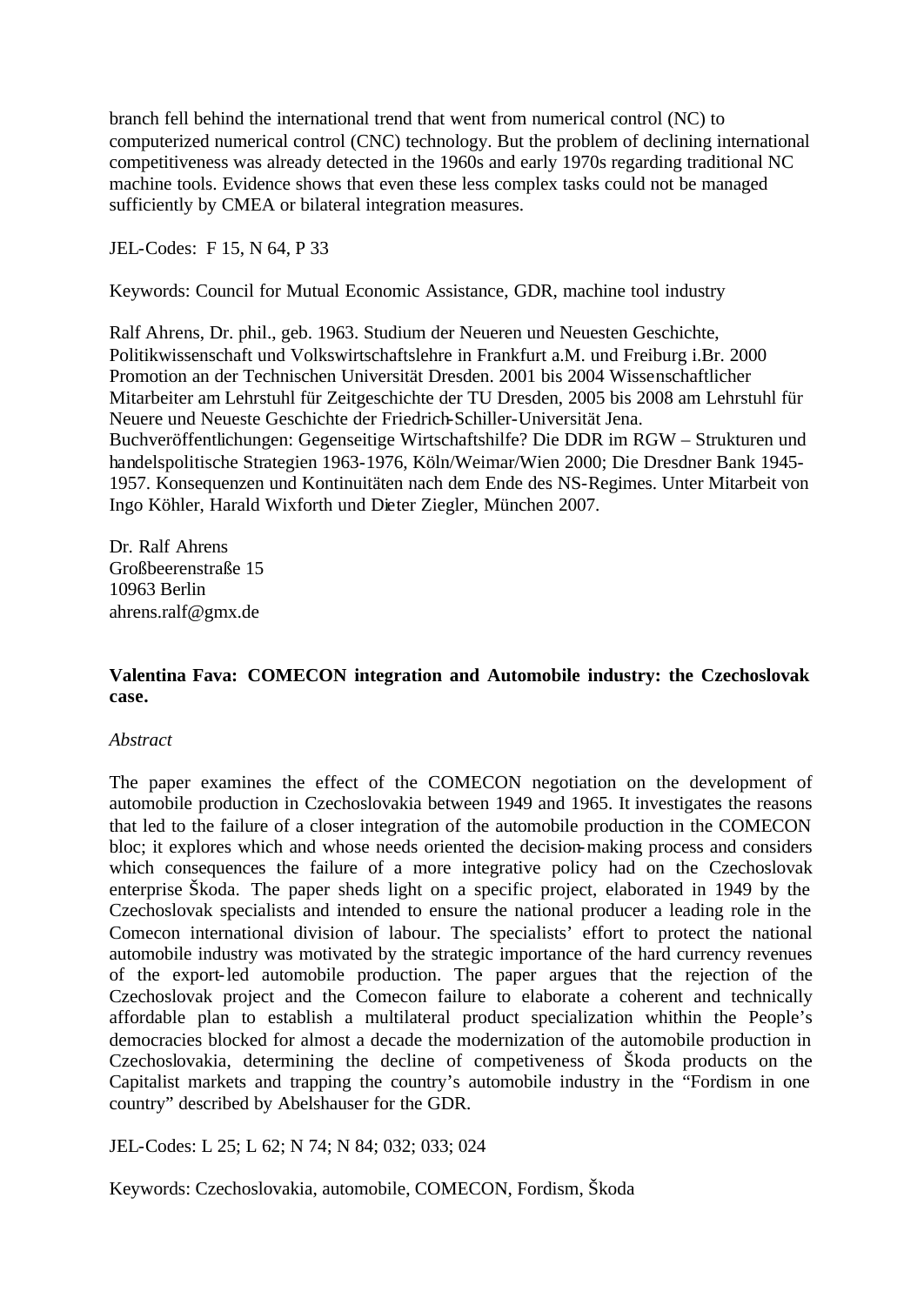Valentina Fava, Dr, born 1973, PhD 2004 (Taylorismo e Socialismo. Organizzazione del lavoro e della produzione alla Škoda Auto di Mlada Boleslav. 1948-1963); 2006-2008 Max Weber Fellow, European University Institute, Florence; 2005-2006 Researcher (assegno di ricerca) Istituto di storia economica, Universita' Bocconi, Milan; 2001-2004, PhD fellowship at Bocconi University, Milan; 2000-2001 State University of Milan one year specialization abroad fellowship (Borsa di Specializzazione all'estero), Prague and Mlada Boleslav. Her book titled: L'automobile socialista. Tecnologia, organizzazione e ideologia alla Skoda Auto is forthcoming in 2009.

Main research area: business history, history of technology, history of mobility; Cold War Studies.

Dr. Valentina Fava Via Savona 14 20144 Milano Italy valentina.fava@eui.eu

# **Matthias Judt: Kompensationsgeschäfte der DDR – Instrumente einer europäischen Ost-West-Wirtschaftsintegration? / GDR Counter Trades as an Instrument of an European East-West Integration?**

#### *Abstract*

The article deals with the aspect of counter trades, GDR foreign commerce enterprises contracted with western firms in order to secure the modernizing of its economy. It discusses the argument, whether those contracts could establish new forms of European East-Westintegration between Comecon and EEC economies.

Starting from rather unfavorable general trading conditions in the 1950s and early 1960s, East Germany could intensify its trade relations with western countries in the late 1960s. Based on its international recognition in the late 1960s and early 1970s, it also got easier access to western credits to finance large-scale investment programs in the economy. With varying success and in order to refinance those imports from the west, GDR officials tried to conclude contracts pre-engaging western partners to accept mandatory deliveries in return by East German enterprises. The author defines three major forms of such contracts, distinguishable by the level and the kind of GDR's counter deliveries, agreed on by the contracting partners. Since East Germany failed to put through high levels of own counter deliveries, these projects contributed to its long-term indebtedness. Moreover, this kind of business, unintentionally, created potential losses to GDR's foreign trade firms by various factors. Western companies, themselves, started to market East German products received in fulfillment of counter trade contracts. Western deliverers of investment goods managed to secure higher prices for their deliveries and lower-ones for East German goods in order to "subsidize" the marketing of East German products they had taken over. That put additional pressure on the anyway decreasing competitiveness of East German export goods. Finally, the article presents a judgment on the advantages and disadvantages of the counter trade concept for East Germany itself.

JEL-Codes: N 14; N 74; N 94; P 33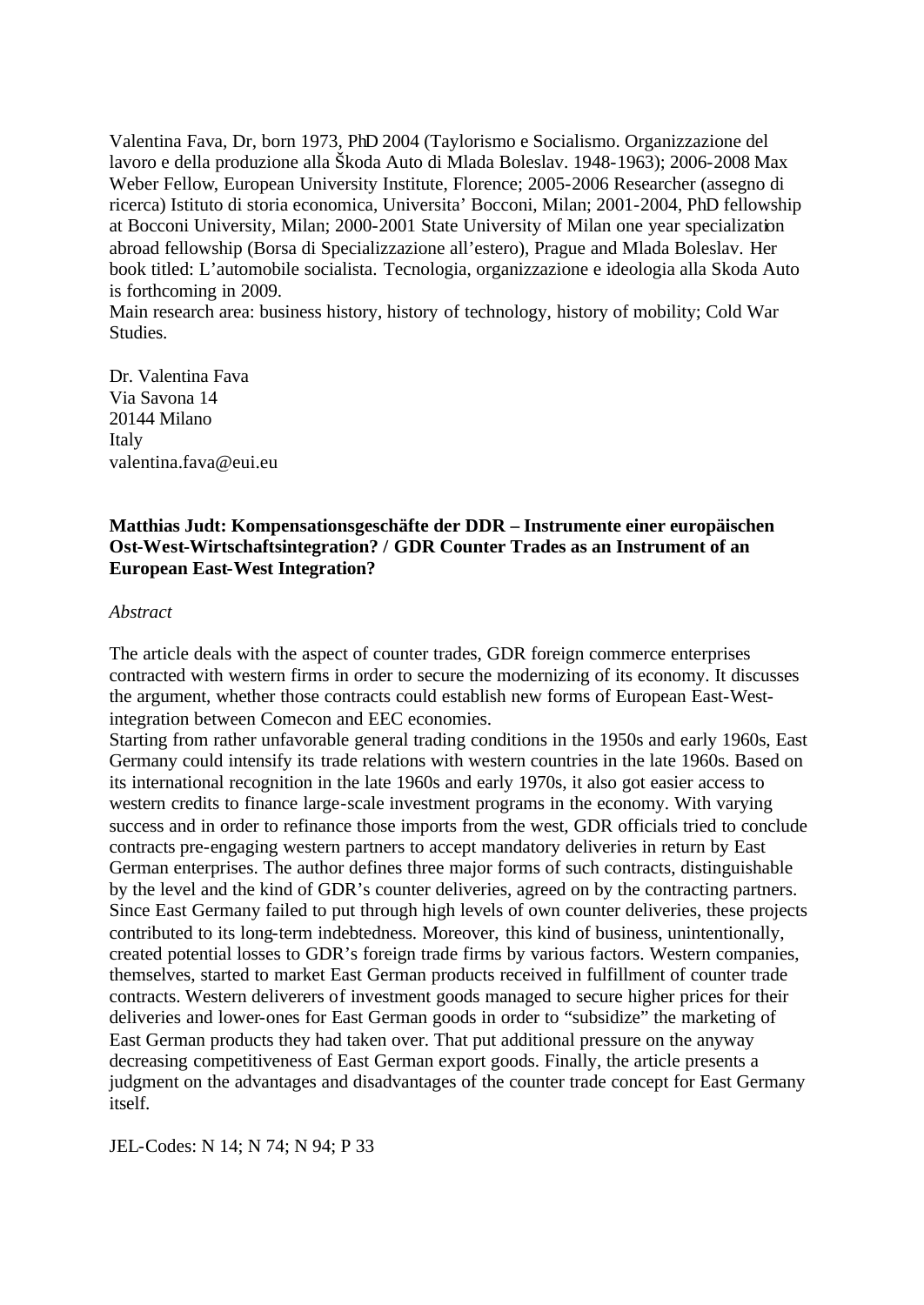Matthias Judt (geb. 1962), wissenschaftlicher Mitarbeiter am Zentrum für Zeithistorische Forschungen in Potsdam; Arbeitsschwerpunkte: deutsche Wirtschaftsgeschichte, insbesondere Technologiegeschichte, vergleichende Konsumgeschichte; zur Zeit Forschungsvorhaben zur Geschichte des DDR-Bereiches Kommerzielle Koordinierung.

Wichtigste Publikationen: Technology Transfer Out of Germany after 1945, Amsterdam 1996 (Ko-Herausgeber), Getting and Spending. European and American Comsumer Societies in the Twentieth Century, Cambridge/New York/Melbourne 1998 (Ko-Herausgeber), DDR-Geschichte in Dokumenten. Beschlüsse, Berichte, interne Materialien und Alltagszeugnisse, aktuelle Auflage Bonn 2006 (Herausgeber).

Matthias Judt Zentrum für Zeithistorische Forschung Potsdam Am Neuen Markt 1 14467 Potsdam judt@zzf-pdm.de

# **Stephen Broadberry, Rainer Fremdling und Peter M. Solar: European Industry, 1700- 1870.**

## *Abstract*

This paper offers an overview of the development of European industry between 1700 and 1870, drawing in particular on the recent literature that has emerged following the formation of the European Historical Economics Society in 1991. The approach thus makes use of economic analysis and quantitative methods where appropriate. There are a number of important revisions, compared with previous accounts of Europe's Industrial Revolution, particularly as embodied in the major existing textbooks on European economic history. First, the Industrial Revolution now emerges as a more gradual process than was once implied by the use of the "take-off" metaphor. Nevertheless, the scale of the structural transformation that occurred during the process of industrialisation continues to justify the use of the term "Industrial Revolution". Second, although the emphasis on the central role of technological change is not new, we use economic analysis to shed new light on the process. Drawing on a model of technological choice first introduced by Paul David, we emphasise the importance of factor prices for the initial switch to modern capital intensive production methods in Britain, the rate of diffusion of these methods to other countries and path dependent technological change. In the cotton industry, particular emphasis is placed on the role of high wages, while in the iron industry, the price of coal is seen to pay an important part. We also draw on the idea of a General Purpose Technology to evaluate the role of steam power.

Stephen Broadberry Department of Economics

University of Warwick

Coventry CV4 7AL

United Kingdom

S.N.Broadberry@warwick.ac.uk

Rainer Fremdling Faculty of Economics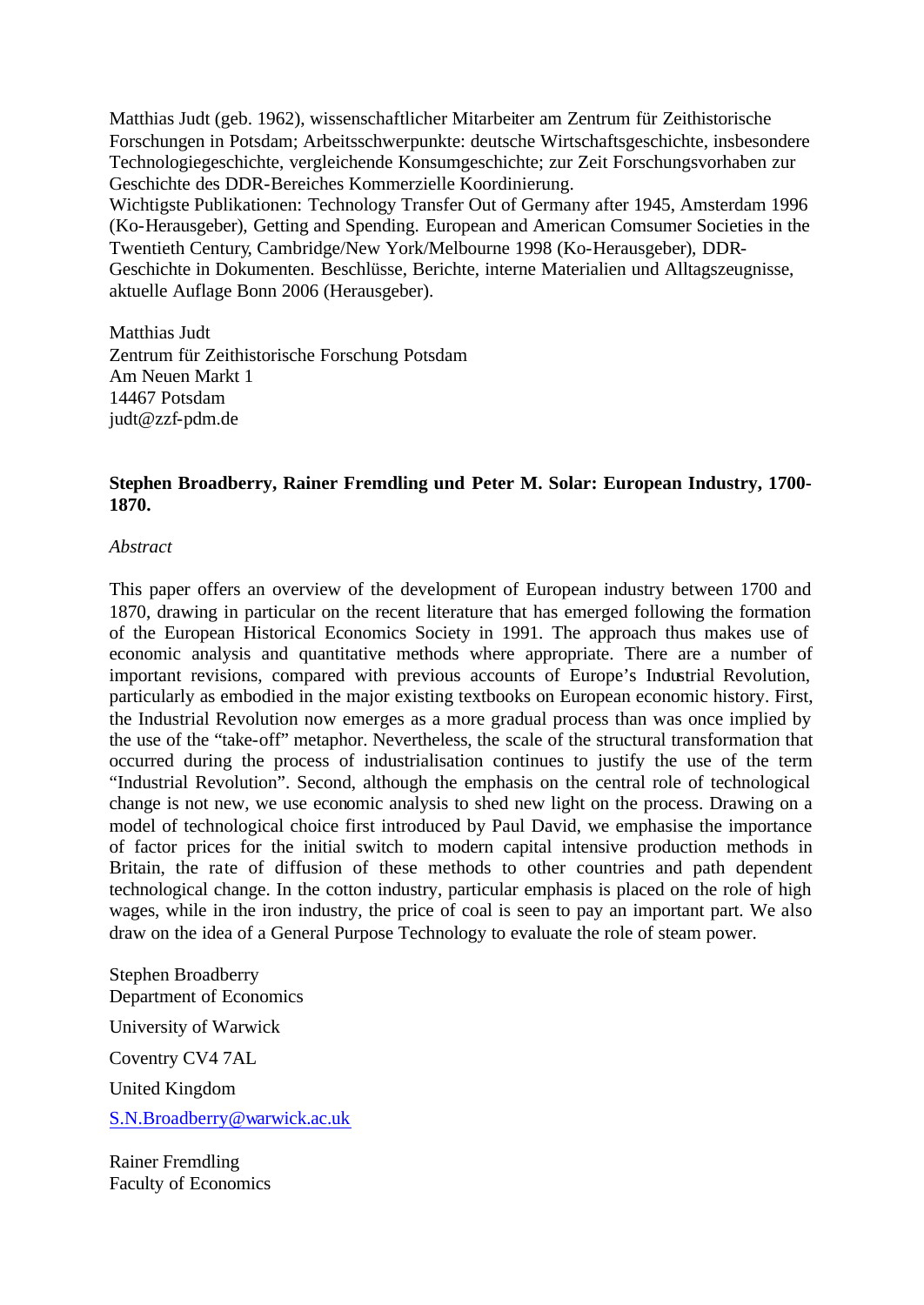University of Groningen PO Box 800 9700 AV Groningen fre@zedat.fu-berlin.de

Peter M. Solar Vesalius College Vrije Universiteit Brussel Pleinlaan 2 B-1050 Brussels psolar@vub.ac.be

## **Akihiko Amemiya: Neuer Liberalismus und Faschismus: Liberaler Interventionismus und die Ordnung des Wettbewerbs / Neoliberalism and the economics of fascism. Liberal interventionism and competitive order in the Third Reich.**

*Abstract*

The focus of the article is on the academic and political-economic symbiosis between the origins of neoliberalism and the economics of fascism during the 1930s. This approach is crucial for answering open research questions such as the contribution of *Ordnungspolitik* to the efforts to overcome the world depression and mass unemployment in Germany and the new openess of conservative economic thinking toward the reform of liberalism in the thirties and even more important toward *Soziale Marktwirtschaft* after 1945. Furthermore the analysis of the very nature of liberal interventionism und competitive order underlines the special features of German *social market economy* in comparison with current versions of neoliberalism.

JEL-Codes: A11, B13, D41, D42, D43, L51, N14, P11, Germany

Akihiko Amemiya, Prof. Dr., geb. 1953, Dr. phil. 1980 Tokyo University of Foreign Studies, Wiss. Assistent an der Tokyo Metropolitan University bis 1989, Gastdozent (DAAD) an der Universität Bielefeld 1987, Professor an der Universität Chiba bis 2006. Seitdem lehrt er als Professor für Sozial- und Wirtschaftsgeschichte an der Graduate School of Social Science der Tokyo Metropolitan University.

Prof. Dr. Akihiko Amemiya Tokyo Metropolitan University 1-1 Minami-osawa Hachioji-shi Tokyo 192-0397 Japan aamemiya@tmu.ac.jp

**Michael Schäfer: Unternehmen und Familie. Zur Genese von Familienunternehmen im Industriezeitalter: Sachsen 1850-1940 / Enterprise and Family: The Emergence of Family Business in Industry: Saxony 1850-1940.**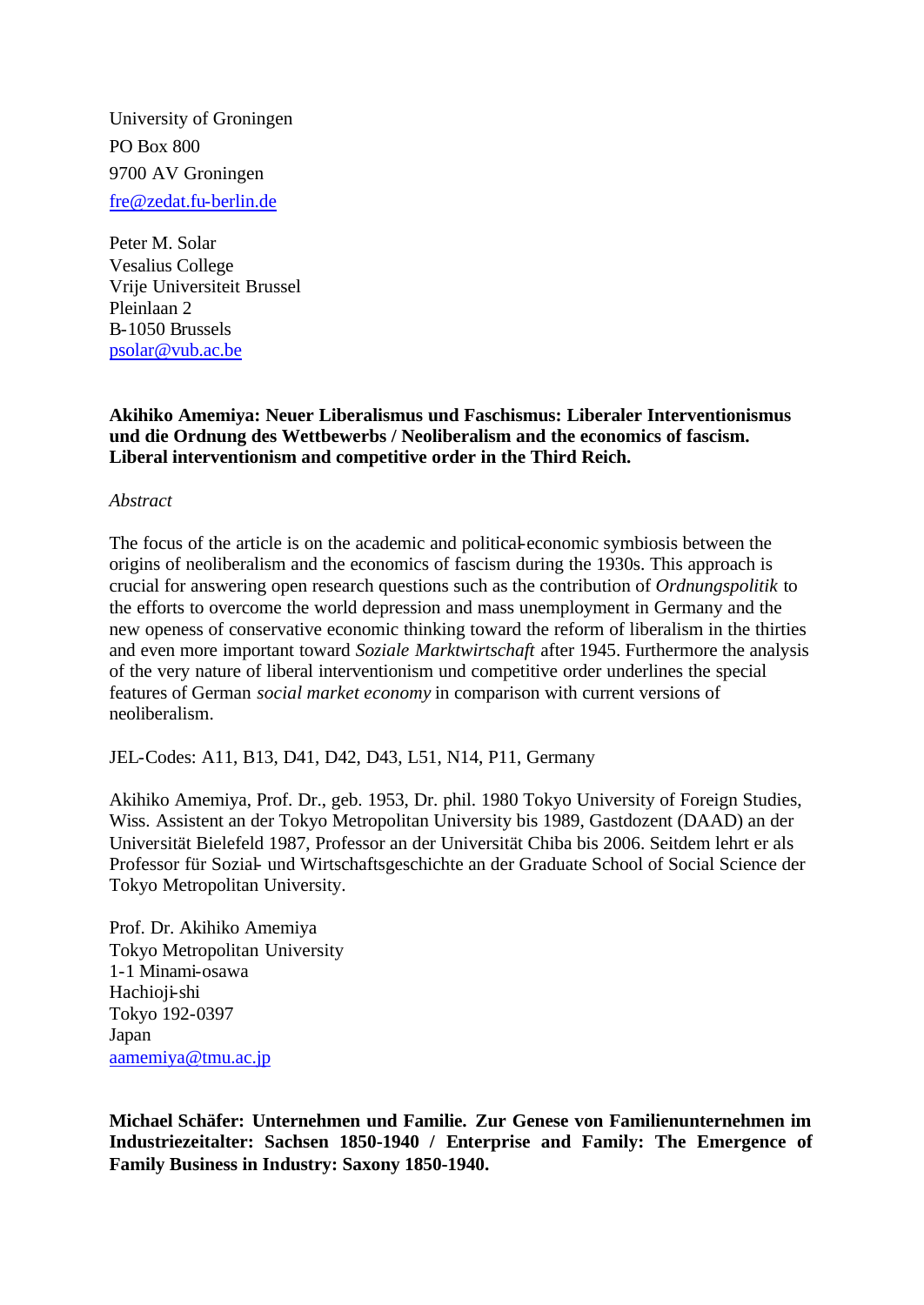#### *Abstract*

Until quite recently business and economic historians have regarded family firms as a phenomenon typical for the early phases of industrialisation, steadily declining after the emergence of the big managerial enterprise. On one hand it was argued that the family was of great importance for the foundation and success of early industrial enterprises. The Family provided vital resources like capital, business connections, managers, commercial know-how and technical training facilities etc. In the latter  $19<sup>th</sup>$  century with the emergence of a modern banking system, professional managers and technical and commercial schools the entrepreneurial family by and by lost these functions. Family became a handicap for entrepreneurial success.

The evidence of this case study on Saxony, the most important early industrial region in Germany, suggests rather different conclusions: The family's functions for early industrial firms seems to be less vital than often assumed. Since in Saxony a majority of founders up to the end of the 19<sup>th</sup> century came from family backgrounds outside the commercial and industrial bourgeoisie, they could not rely on economic, social and cultural capital transmitted by an established bourgeois family. In the founding generation of family businesses partnerships of brothers or brothers-in-law were at least not more common than partnerships between not related persons. In many respects industrial enterprises owned by families were a rather modern phenomenon, which emerged in full force only at the end of the  $19<sup>th</sup>$  century. The emergence of family firms seems to be closely connected to typical challenges of personal enterprises: Inheritance laws and practices often made it difficult to transfer businesses from one generation of owner-entrepreneurs to the next without impairing the firm's liquidity. Especially in the case of industrial enterprise with great amounts of capital invested in machines, factory buildings etc. more traditional practices of paying out those heirs not actively taking over the business itself would have resulted in a serious drainage of capital. Thus ownership of industrial enterprises was transferred to increasingly wider circles of people related to each other by kinship.

Family firms were constituted by the intentional pursuance of a meaningful purpose beyond the mere maximisation of profits which influenced or even determined basic entrepreneurial strategies and decisions. The cultural significance assigned to the permanent association of a family and a business firm focused on the transference of the company's active management from one generation to the next. Familial strategies, thus, basically aimed at the entrepreneurial succession by members of the owner family, preferably in direct "blood line" from father to son(s). The pursuance of family strategies could very well lead to serious problems for family business: The early death of the owner-entrepreneur could leave firm with successors not old enough for taking over the firm's management; succeeding sons might not be suited for their assigned task; the growth of the firm could be hampered by the family's refusal to mobilise outside capital. But in many such cases challenges were met by responses suitable to solve problems inherent to family business and to compensate for certain handicaps. Moreover, family based firms could count especially in times of crisis on resources which could be vital for survival. Thus, it seems that family became rather more important for business between the middle of the  $19<sup>th</sup>$  and the middle of the  $20<sup>th</sup>$  century.

JEL-Codes: N63 - Europe: Pre-1913, N64 - Europe: 1913–, N83 - Europe: Pre-1913, N84 - Europe: 1913–, N93 - Europe: Pre-1913, N94 - Europe: 1913–

Key Words: Family Business; Saxony, Business History, Business Culture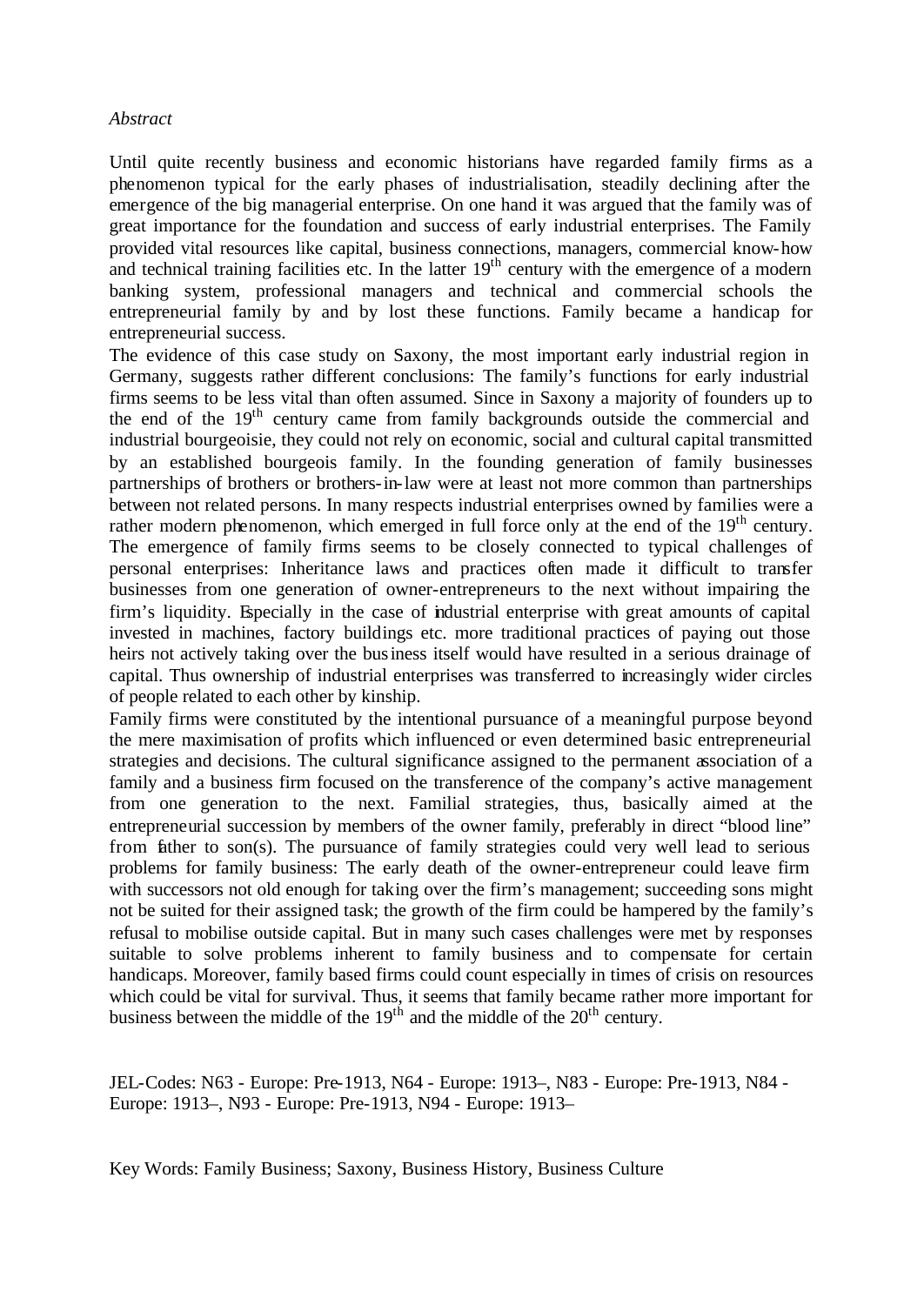PD Dr. Michael Schäfer: Studium Geschichte und Kommunikationswissenschaft in München und Leeds; Promotion 1989 Ludwig-Maximilians Universität München; Wissenschaftlicher Mitarbeiter im SFB "Sozialgeschichte des Bürgertums" an der Universität Bielefeld; Habilitation 2001; seit 2002 Projektmitarbeiter an der TU Chemnitz und freier Historiker in Dresden.

Michael Schäfer Louisenstr. 70B 01099 Dresden misc57@hotmail.com

# **Jörg Baten, Dorothee Crayen und Kerstin Manzel: Zahlenfähigkeit und Zahlendisziplin in Nord- und Westdeutschland, 16.-18. Jahrhundert / Numerical Abilities and Numerical Discipline in Northern and Western Germany, 16th to 18th Centuries.**

## *Abstract*

This article introduces a new methodology to approximate education in terms of numerical abilities and numerical discipline based on age-misreporting in population statistics. We review why age heaping is a helpful indicator for education and describe potential problems in applying this strategy.

The study presents first human capital estimates for the early modern period in a number of places in Northern and Western Germany. Based on individual population census data for Schleswig-Holstein, we show time trends and regional disparities in the evolution of human capital. Our preliminary results indicate that urbanization, Protestantism and protein proximity may have led to stronger numeracy.

JEL-Codes: I20, N01, 015

Keywords: Human Capital, Age Heaping, Education

Jörg Baten, geb. 1965, Professor für Wirtschaftsgeschichte an der Univ. Tübingen, *Secretary General* der *International Economic History Association*. Promotion 1997 und Habilitation 2001 an der LMU München, Forschungsaufenthalt e an der Yale Univ. und der Univ. Pompeu Fabra. Umfangreiche Forschungen und Publikationen der Geschichte des Lebensstandards, des Humankapitals, und zur quantitativen Unternehmensgeschichte, Internetseite: http://www.uni-tuebingen.de/uni/wwl/baten.html

Dorothee Crayen, geb. 1980, Dipl.-Volksw., ist Doktorandin im Graduiertenkolleg "Unternehmensentwicklung, Marktprozesse und Regulierung in dynamischen Entscheidungsmodellen" an der Universität Tübingen; zuvor war sie wiss. Mitarbeiterin am Lehrstuhl für Wirtschaftsgeschichte. In ihren Forschungen thematisiert sie verschiedene Methoden zur Messung der historischen Humankapitalentwicklung. Studien u.a. zu regionalen und sozialen Unterschieden in den USA, Großbritannien und Frankreich im 17.- 19. Jh., sowie langfristige und globale Trends. Internetseite: http://www.unituebingen.de/uni/wwl/crayen/crayen.html

Kerstin Manzel, geb. 1980, Dipl.-Volksw. (International), Doktorandin und wissenschaftliche Mitarbeiterin am Lehrstuhl für Wirtschaftsgeschichte, Univ. Tübingen. Forschungsschwerpunkt: Die langfristige Humankapitalentwicklung in Lateinamerika,